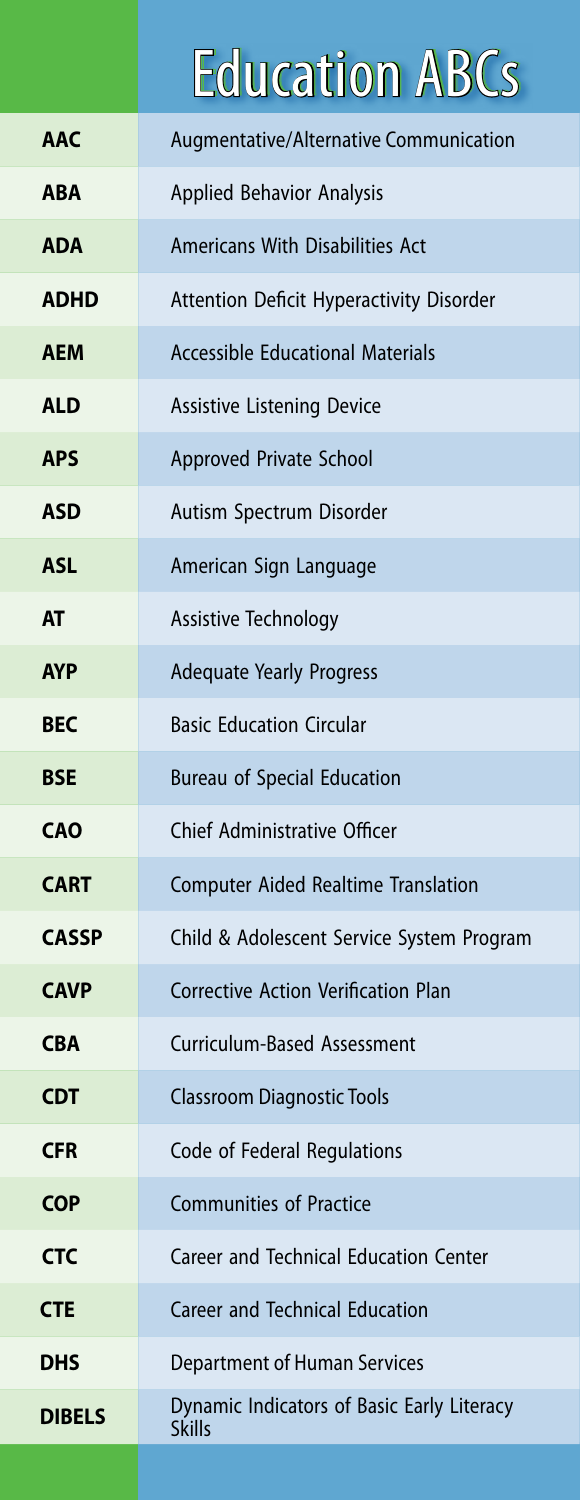| <b>DSM-V</b> | Diagnostic and Statistical Manual of Mental<br><b>Disorders</b> |
|--------------|-----------------------------------------------------------------|
| <b>EBR</b>   | <b>Educational Benefit Review</b>                               |
| ED           | <b>Emotional Disturbance</b>                                    |
| EI           | Early Intervention                                              |
| <b>EIPA</b>  | <b>Educational Interpreter Performance</b><br>Assessment        |
| <b>EITA</b>  | Early Intervention Technical Assistance                         |
| <b>ELL</b>   | English Language Learners                                       |
| ER           | <b>Evaluation Report</b>                                        |
| <b>ESL</b>   | English as a Second Language                                    |
| <b>ESSA</b>  | <b>Every Student Succeeds Act</b>                               |
| <b>ESY</b>   | <b>Extended School Year</b>                                     |
| <b>EWS</b>   | <b>Early Warning System</b>                                     |
| <b>FBA</b>   | <b>Functional Behavioral Assessment</b>                         |
| <b>FERPA</b> | Family Educational Rights and Privacy Act                       |
| ICC          | <b>Interagency Coordinating Council</b>                         |
| ID           | <b>Intellectual Disability</b>                                  |
| <b>IDEA</b>  | Individuals With Disabilities Education Act                     |
| <b>IEE</b>   | <b>Independent Educational Evaluation</b>                       |
| <b>IEP</b>   | <b>Individualized Education Program</b>                         |
| IFSP         | Individualized Family Service Plan                              |
| IU           | Intermediate Unit                                               |
| <b>LEA</b>   | Local Educational Agency                                        |
| <b>LICC</b>  | Local Interagency Coordinating Council                          |
| <b>LRE</b>   | <b>Least Restrictive Environment</b>                            |
| <b>LTCC</b>  | <b>Local Transition Coordinating Council</b>                    |
| <b>LTF</b>   | <b>Local Task Force</b>                                         |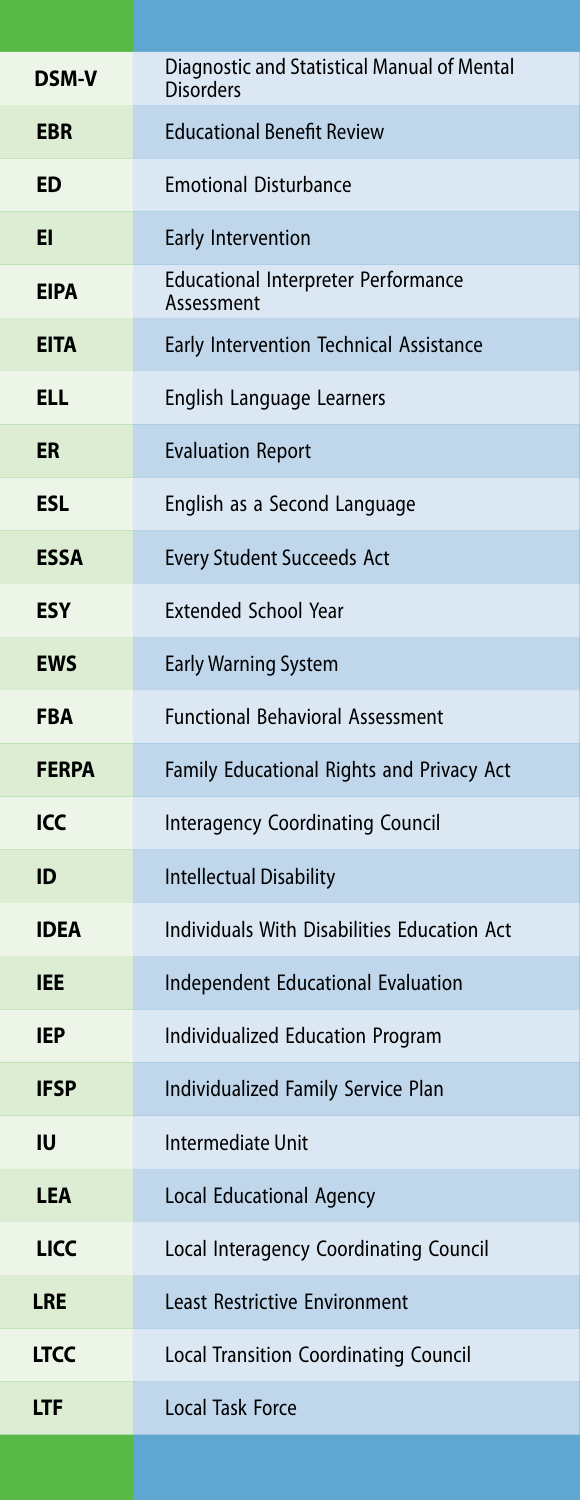| <b>MA</b>        | <b>Medical Assistance</b>                                         |
|------------------|-------------------------------------------------------------------|
| <b>MOU</b>       | Memorandum of Understanding                                       |
| <b>MTSS</b>      | Multi-tiered Systems of Support                                   |
| <b>NCSC</b>      | National Center and State Collaborative                           |
| <b>NOREP</b>     | Notice of Recommended Educational<br>Placement                    |
| <b>O &amp; M</b> | <b>Orientation and Mobility</b>                                   |
| <b>OCDEL</b>     | Office of Child Development and Early<br>Learning                 |
| <b>OCR</b>       | Office for Civil Rights                                           |
| <b>ODHH</b>      | Office for the Deaf and Hard of Hearing                           |
| <b>ODR</b>       | Office for Dispute Resolution                                     |
| <b>OHI</b>       | Other Health Impairment                                           |
| <b>OSEP</b>      | Office of Special Education Programs                              |
| <b>OSERS</b>     | Office of Special Education and<br><b>Rehabilitation Services</b> |
| <b>OT</b>        | <b>Occupational Therapy</b>                                       |
| <b>OVR</b>       | Office of Vocational Rehabilitation                               |
| Pa POS           | Pennsylvania Post-School Outcome Survey                           |
| <b>PASA</b>      | Pennsylvania Alternate System of<br>Assessment                    |
| <b>PaTTAN</b>    | Pennsylvania Training and Technical<br><b>Assistance Network</b>  |
| <b>PBIS</b>      | <b>Positive Behavior Interventions and Supports</b>               |
| <b>PBSP</b>      | <b>Positive Behavior Support Plan</b>                             |
| <b>PDE</b>       | Pennsylvania Department of Education                              |
| <b>PIMS</b>      | Pennsylvania Information Management System                        |
| <b>Pre-ETS</b>   | <b>Pre-Employment Transition Services</b>                         |
| <b>PSN</b>       | <b>Procedural Safeguards Notice</b>                               |
| <b>PSSA</b>      | Pennsylvania System of School Assessment                          |
| <b>PT</b>        | <b>Physical Therapy</b>                                           |